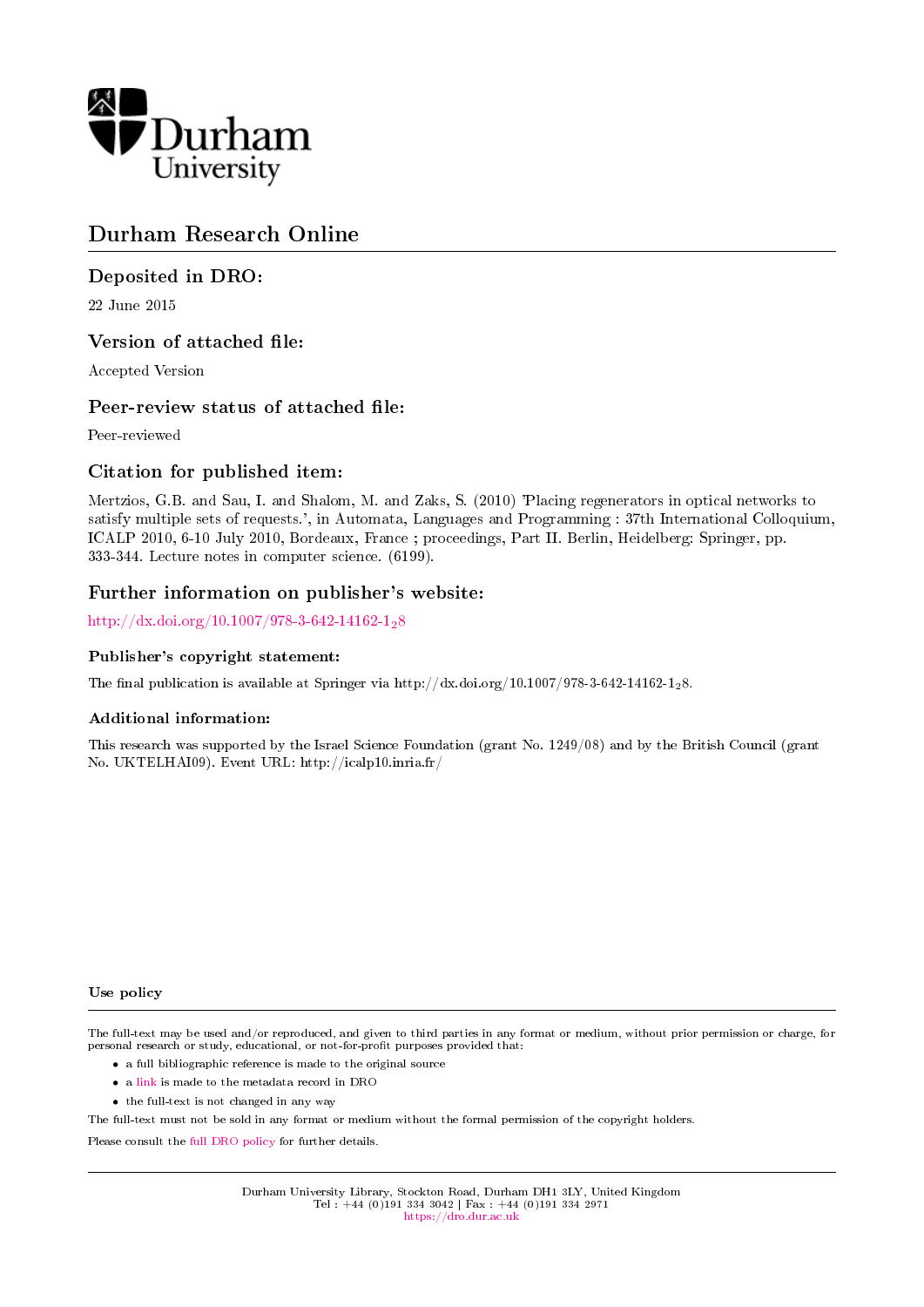# Placing Regenerators in Optical Networks to Satisfy Multiple Sets of Requests<sup>\*</sup> \*\*

George B. Mertzios<sup>1</sup>, Ignasi Sau<sup>2</sup>, Mordechai Shalom<sup>3</sup>, Shmuel Zaks<sup>2</sup>

<sup>1</sup> Department of Computer Science, RWTH Aachen University, Aachen, Germany.

mertzios@cs.rwth-aachen.de

<sup>2</sup> Department of Computer Science, Technion, Haifa, Israel. {ignasi,zaks}@cs.technion.ac.il <sup>3</sup> TelHai Academic College, Upper Galilee, 12210, Israel.

cmshalom@telhai.ac.il

Abstract. The placement of regenerators in optical networks has become an active area of research during the last years. Given a set of lightpaths in a network  $G$  and a positive integer  $d$ , regenerators must be placed in such a way that in any lightpath there are no more than d hops without meeting a regenerator. While most of the research has focused on heuristics and simulations, the first theoretical study of the problem has been recently provided in [10], where the considered cost function is the number of locations in the network hosting regenerators. Nevertheless, in many situations a more accurate estimation of the real cost of the network is given by the total number of regenerators placed at the nodes, and this is the cost function we consider. Furthermore, in our model we assume that we are given a finite set of  $p$  possible traffic patterns (each given by a set of lightpaths), and our objective is to place the minimum number of regenerators at the nodes so that each of the traffic patterns is satisfied. While this problem can be easily solved when  $d = 1$  or  $p = 1$ , we prove that for any fixed  $d, p \geq 2$  it does not admit a PTAS, even if G has maximum degree at most 3 and the lightpaths have length  $\mathcal{O}(d)$ . We complement this hardness result with a constant-factor approximation algorithm with ratio  $ln(d \cdot p)$ . We then study the case where G is a path, proving that the problem is NP-hard for any  $d, p \geq 2$ , even if there are two edges of the path such that any lightpath uses at least one of them. Interestingly, we show that the problem is polynomial-time solvable in paths when all the lightpaths share the first edge of the path, as well as when the number of lightpaths sharing an edge is bounded. Finally, we generalize our model in two natural directions, which allows us to capture the model of [10] as a particular case, and we settle some questions that were left open in [10].

Keywords: optical networks, regenerators, overprovisioning, approximation algorithms, hardness of approximation.

<sup>?</sup> This research was partially supported by the Israel Science Foundation (grant No. 1249/08) and by the British Council (grant No. UKTELHAI09).

<sup>\*\*</sup> Appeared in Proceedings of the 37th International Colloquium on Automata, Languages and Programming (ICALP), Bordeaux, France, July 2010, Volume 2, pp. 333–344. Best paper award of Track C.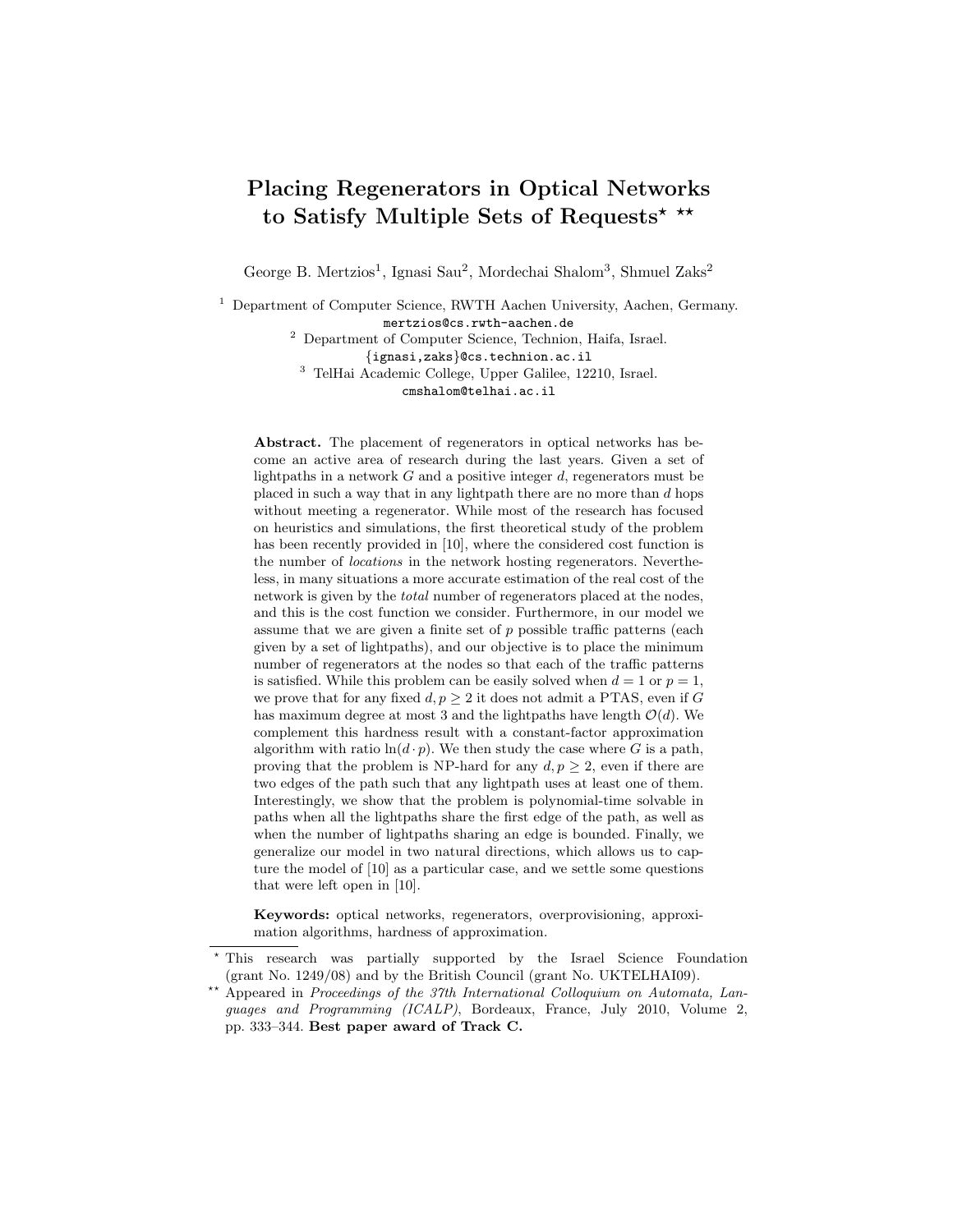## 1 Introduction

#### 1.1 Background

In modern optical networks, high-speed signals are sent through optical fibers using WDM (Wavelength Division Multiplexing) technology. Networks with each fiber typically carrying around 80 wavelengths are operational, whereas networks with a few hundreds wavelengths per fiber are already experimental. As the energy of the signal decreases with the traveled distance, optical amplifiers are required every some fixed distance (a typical value being around 100 km). However, optical amplifiers introduce noise into the signal, so after a certain number of amplifications, the optical signal needs to be regenerated in order to keep the SNR (Signal-to-Noise Ratio) above a specified threshold. In current technology, the signal is regenerated as follows. An ROADM (Reconfigurable Optical Add-Drop Multiplexer) has the capability of inserting/extracting a given number of wavelengths (typically, around 4) to/from the optical fiber. Then, for each extracted wavelength, an optical regenerator is needed to regenerate the signal carried by that wavelength. That is, at a given optical node, one needs as many regenerators as wavelengths one wants to regenerate. See Fig. 1 for a simplified illustration of the aforementioned devices in the case when the network is a path and the fiber carries 3 wavelengths.

The problem of placing regenerators in optical networks has attracted the attention of several recent research works [5, 8, 9, 13, 18, 19, 22, 23]. Mostly, these articles propose heuristics and run simulations in order to reduce the number of regenerators, but no theoretical analysis is presented. Recently, the first theoretical study of the problem has been done by Flammini  $et \ al.$  in [10]. In the next paragraph we discuss how our model differs from the one studied in [10].

Nowadays the cost of a regenerator is considerably higher than the cost of an ROADM (as an example, \$160K vs \$50K). Moreover, the regenerator cost is per wavelength, as opposed to ROADM cost that is payed once per several wavelengths. Therefore the *total* number of regenerators seems to be the right cost to minimize. Another possible criterion is to minimize the number of locations (that is, the number of nodes) in which optical regenerators are placed. This measure is the one assumed in [10], which makes sense when the dominant



Fig. 1. A simplified optical network: amplifiers introduce noise into the signal, which needs to be regenerated after at most  $d = 3$  hops. When the signal is regenerated through an ROADM, a different regenerator is needed for each wavelength.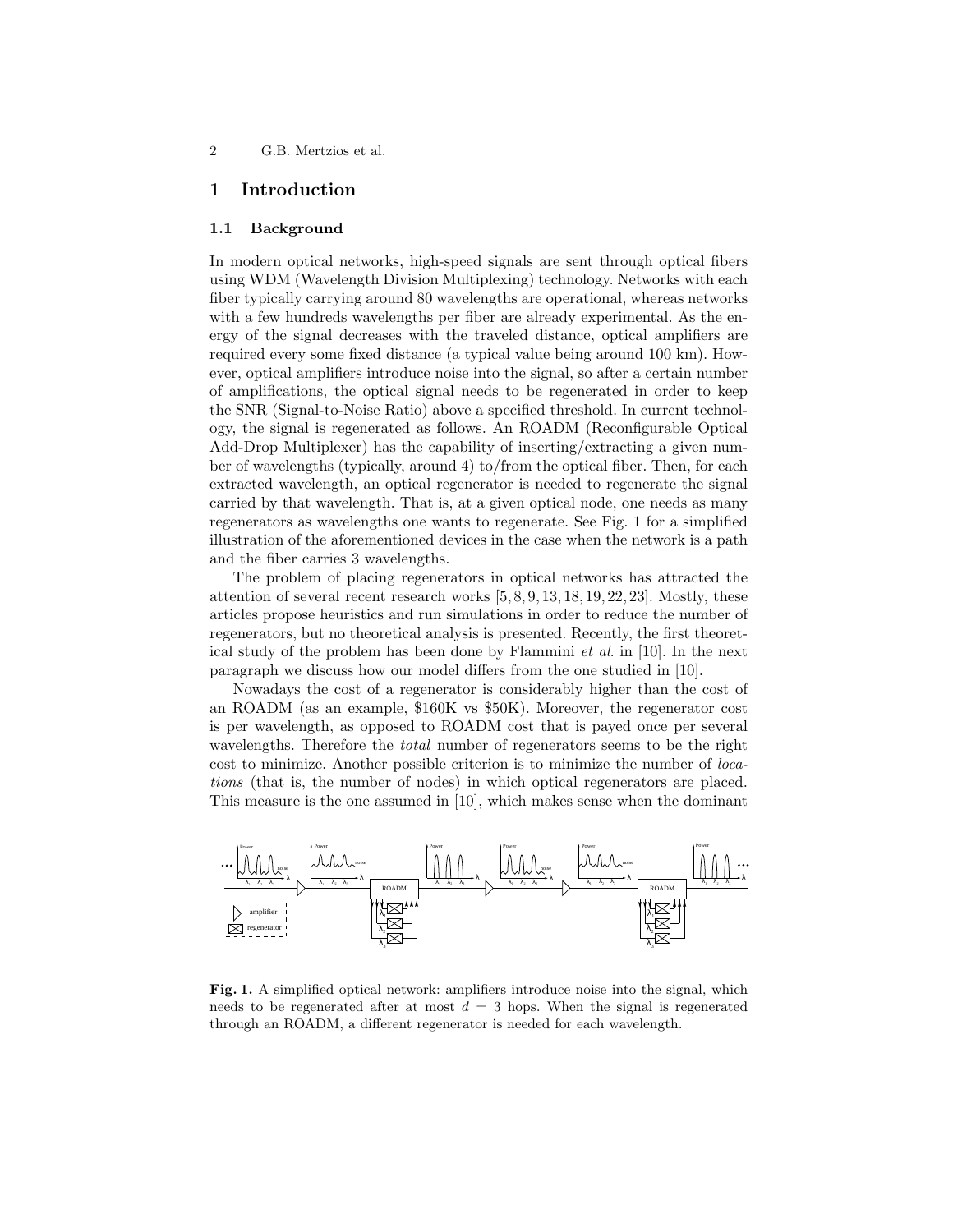cost is given by the set-up of new optical nodes, or when the equipment to be placed at each node is the same for all nodes. Nevertheless, the total number of regenerators seem to be a better estimate of the real cost of the network, and therefore we consider this cost in this article.

It is worth mentioning here that when all the connection requests are known a priori, minimizing the number of regenerators is an easy task. Indeed, suppose that the maximum number of hops a lightpath can make without meeting a regenerator is an integer d (in the example of Fig. 1, we have  $d = 3$ ). Then, for each lightpath  $\ell$ , we need to place one regenerator every d consecutive vertices in  $\ell$ , to get an optimal solution.

Unfortunately, when designing a network, it is usually the case that the traffic requests are not known in advance. For instance, the traffic in a given network may change dramatically depending on whether in the foreseeable future an Internet supplier or an email storage server opens or closes a site within the area of the network. In such a situation of uncertain traffic forecast, a common approach in order to minimize capital expenses is to predeploy (or overprovision) resources [12,14,15,17]. That is, the network is designed to satisfy several possible traffic patterns. A similar setting arises in networks in which there are several possible traffic configurations that alternate according to some phenomena, like the weather, the season, an overflow of the capacity of another network, or a breakdown. In that case, the network must be designed so that it can satisfy each of the traffic configurations independently.

In our model, we assume that we are given a finite set of  $p$  possible traffic patterns (each given by a set of lightpaths), and our objective is to place the minimum total number of regenerators at the nodes so that each of the traffic patterns is satisfied. That is, the number of regenerators that must be placed at a node of the network is the maximum of the number of regenerators needed by any of the traffic patterns at that node. We aim at minimizing the total number of regenerators placed at the network. We formally define the problem in Section 1.2.

### 1.2 Definitions

Given an undirected underlying graph  $G = (V, E)$  that corresponds to the network topology, a *lightpath* is a simple path in  $G$ . That is, we assume that the routing of the requests is given (see [10] for complexity results when the routing of the requests is not given). We also assume that lightpaths sharing an edge use different wavelengths. That is, we deal with optical networks without traffic grooming [2]. The length of a lightpath is the number of edges it contains. We consider *symmetric* lightpaths, that is, a lightpath with endpoints u and v consists of a request from  $u$  to  $v$  and a request from  $v$  to  $u$ . The *internal vertices* (resp. edges) of a lightpath or a path  $\ell$  are the vertices (resp. edges) in  $\ell$  different from the first and the last one. Given an integer d, a lightpath  $\ell$  is d-satisfied if there are no d consecutive internal vertices in  $\ell$  without a regenerator. A set of lightpaths is  $d$ -satisfied if each of its lightpaths is  $d$ -satisfied. Given  $p$  sets of lightpaths  $L_1, \ldots, L_p$ , with  $L_i = \{ \ell_{i,j} \mid 1 \leq j \leq x_i \}$ , we consider the union of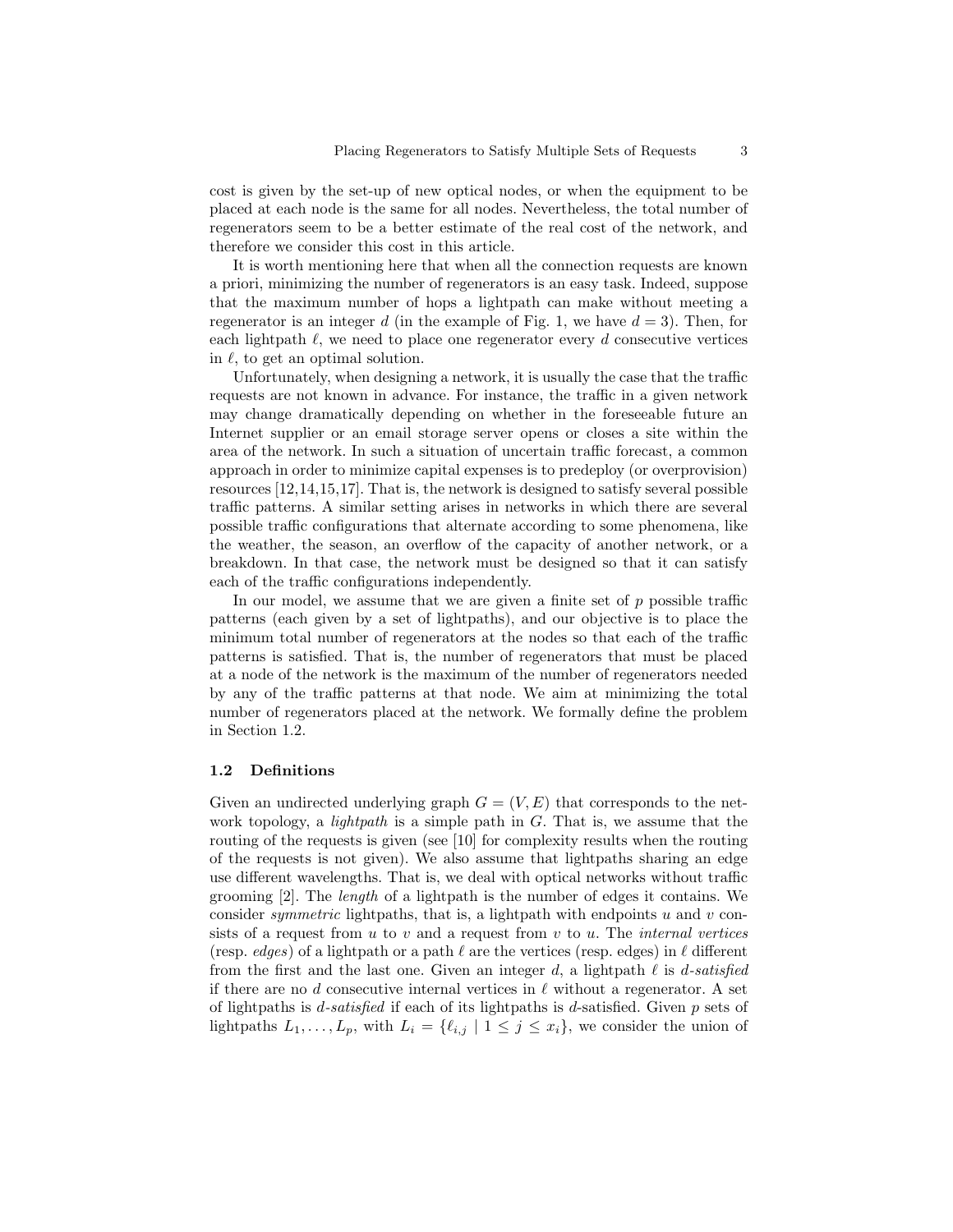all lightpaths in the p sets  $\cup L_i = \{ \ell_{i,j} | 1 \leq i \leq p, 1 \leq j \leq x_i \}.$  An assignment of regenerators is a function reg :  $V \times \cup L_i \rightarrow \{0, 1\}$ , where reg $(v, \ell) = 1$  if and only if a regenerator is used at vertex  $v$  by lightpath  $\ell$ .

We study the following problem: given  $p \geq 1$  sets of lightpaths, and a distance  $d \geq 1$ , determine the smallest number of regenerators that d-satisfy each of the p sets. Formally, for two fixed integers  $d, p \geq 1$ , the optimization problem we study is defined as follows.

 $(d, p)$ -Total Regenerators  $((d, p)$ -TR) **Input:** A graph  $G = (V, E)$  and p sets of lightpaths  $\mathcal{L} = \{L_1, \ldots, L_p\}.$ **Output:** A function reg :  $V \times \cup L_i \rightarrow \{0, 1\}$  such that each lightpath in  $\cup L_i$  is *d*-satisfied. **Objective:** Minimize  $\sum_{v \in V} \text{reg}(v)$ , where  $reg(v) = \max_{1 \leq i \leq p} \sum_{\ell \in L_i} reg(v, \ell).$ 

Note that, as mentioned in Section 1.1, in the case  $p = 1$  (that is, when there is a single set of requests) the problem is trivially solvable in polynomial time, as the regenerators can be placed for each lightpath independently. The case  $d = 1$ is not interesting either, as for each internal vertex  $v \in V$  and each  $\ell \in \cup L_i$ ,  $reg(v, \ell) = 1$ , so there is only one feasible solution, which is optimal.

#### 1.3 Our contribution

In this article we provide hardness results and approximation algorithms for the  $(d, p)$ -Total REGENERATORS problem  $((d, p)$ -TR for short). We first prove in Section 3 that for any two fixed integers  $d, p \geq 2$ ,  $(d, p)$ -TR does not admit a PTAS unless  $P = NP$ , even if the underlying graph G has maximum degree at most 3, and the lightpaths have length at most  $\lceil \frac{7d}{2} \rceil$ . In Section 4 we complement this hardness result with a constant-factor approximation algorithm with ratio  $\min\{p, H_{d\cdot p} - 1/2\}$ , where  $H_n = \sum_{i=1}^n \frac{1}{i}$  is the *n*-th harmonic number. Section 5 is devoted to the case where the underlying graph is a path. In Section 5.1 we prove that  $(d, p)$ -TR is NP-hard in paths for any fixed  $d, p \geq 2$ , even if there are two edges of the path such that any lightpath uses at least one of them. Interestingly, we show in Section 5.2 that the problem is polynomial-time solvable in paths when all the lightpaths share the first (or the last) edge, as well as when the maximum number of lightpaths sharing an edge is bounded. In Section 6 we generalize the model presented in Section 1.2 in two natural directions. This generalization allows us to capture the model of [10] as a particular case, and to settle some complexity issues that were left open in [10]. (Since we need some further definitions, we defer the precise statement of these results to Section 6.) Finally, in Section 7 we conclude the article and present a number of interesting avenues for further research. We first provide in Section 2 some standard preliminaries. Due to space limitations, almost all proofs are omitted in this extended abstract (except that of Proposition 1); they can be found in [16].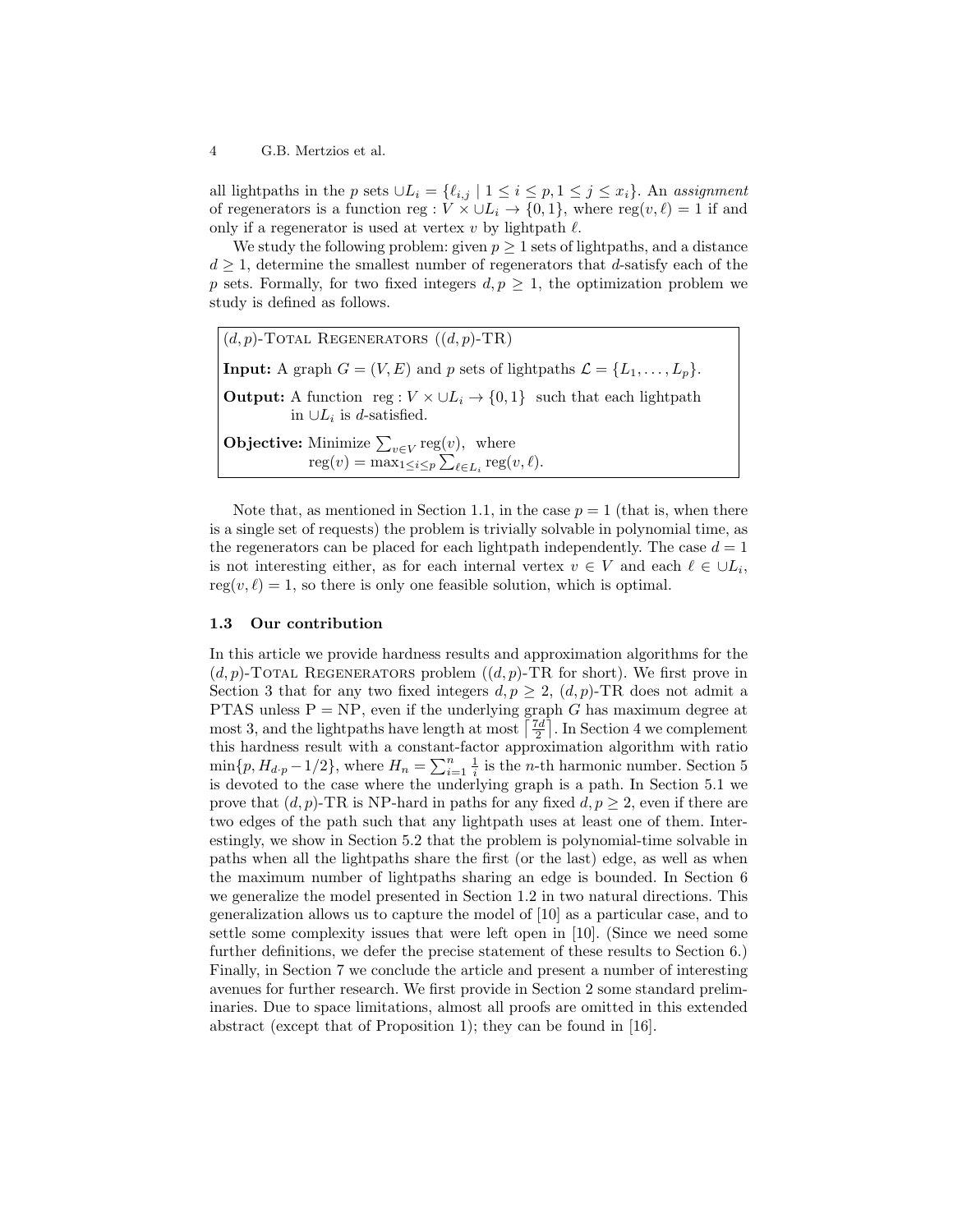# 2 Preliminaries

We use standard terminology concerning graphs, complexity, and algorithms; see for instance [7, 11, 21], respectively.

Graphs. All the graphs considered in this article are simple and undirected. Given a graph G we denote by  $V(G)$  and  $E(G)$  the sets of vertices and edges of G, respectively. If H is a subgraph of G, we denote it by  $H \subseteq G$ . Given a graph G and  $F \subseteq E(G)$ , we denote by  $G[F]$  the subgraph of G induced by the edges in F together with their endpoints. Given a a subset  $S \subseteq V(G)$ , we define  $N_G[S]$  to be the set of vertices of  $V(G)$  at distance at most 1 from at least one vertex of S. If  $S = \{v\}$ , we simply use the notation  $N_G[v]$ . We also define  $N_G(v) = N_G[v] \setminus \{v\}$ . The *degree* of a vertex  $v \in V(G)$  is defined as  $\deg_G(v) = |N_G(v)|$ . A graph is cubic if all its vertices have degree 3. The maximum degree of G is defined as  $\Delta(G) = \max_{v \in V(G)} \deg_G(v)$ . A matching in a graph is a set of disjoint edges, and a vertex cover is a set of vertices that contains at least one endpoint of every edge. The girth of a graph is the length of a shortest cycle. Given an edge  $e = \{u, v\}$ , by subdividing e we denote the operation of deleting the edge  $e = \{u, v\}$ , adding a new vertex w, and making it adjacent to both u and v.

Complexity and approximation algorithms. Given an NP-hard minimization problem  $\Pi$ , we say that a polynomial-time algorithm  $\mathcal A$  is an  $\alpha$ approximation algorithm for  $\Pi$ , with  $\alpha \geq 1$ , if for any instance of  $\Pi$ , algorithm A finds a feasible solution with cost at most  $\alpha$  times the cost of an optimal solution. For instance, a maximal matching constitutes a 2-approximation algorithm for the MINIMUM VERTEX COVER problem. In complexity theory, the class APX (Approximable) contains all NP-hard optimization problems that can be approximated within a constant factor. The subclass PTAS (Polynomial Time Approximation Scheme) contains the problems that can be approximated in polynomial time within a ratio  $1 + \varepsilon$  for any fixed  $\varepsilon > 0$ . In some sense, these problems can be considered to be *easy* NP-hard problems. Since, assuming  $P \neq NP$ , there is a strict inclusion of PTAS in APX (for instance, MINIMUM VERTEX COVER  $\in$  APX \ PTAS), an APX-hardness result for a problem implies the non-existence of a PTAS unless  $P = NP$ .

### 3 Hardness results for general graphs

In this section we prove that, unless  $P = NP$ ,  $(d, p)$ -TR does not admit a PTAS for any  $d, p \geq 2$ , even if the underlying graph G has maximum degree at most 3 and the lightpaths have length  $\mathcal{O}(d)$ . Before this, we need two technical results to be used in the reductions.

Minimum Vertex Cover is known to be APX-hard in cubic graphs [1]. By a simple reduction, we prove in the following lemma that MINIMUM VERTEX Cover is also APX-hard in a class of graphs with degree at most 3 and high girth, which will be used in the sequel.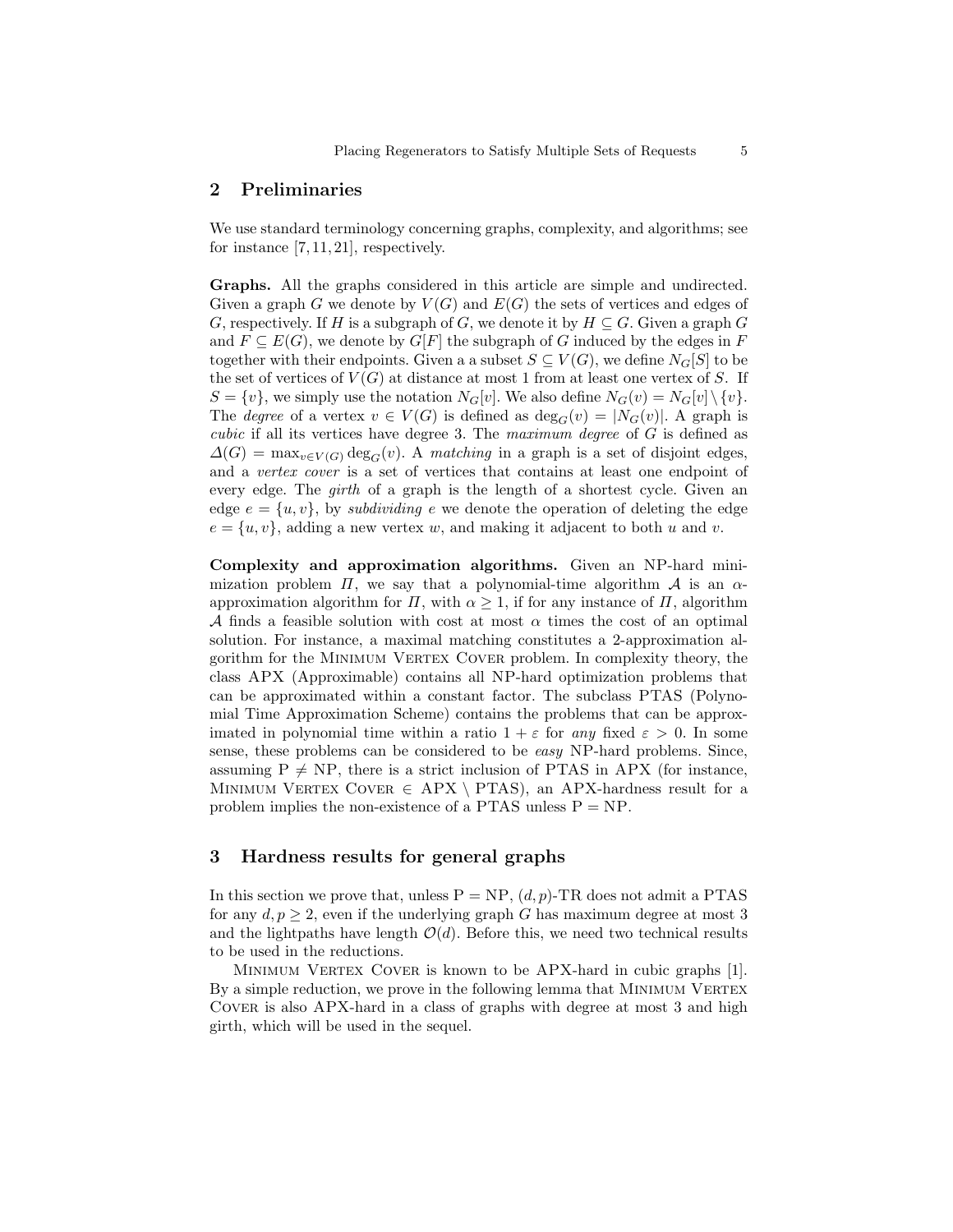**Lemma 1.** MINIMUM VERTEX COVER is APX-hard in the class of graphs  $H$ obtained from cubic graphs by subdividing each edge twice.

Thomassen proved [20] that the edges of any cubic graph can be two-colored such that each monochromatic connected component is a path of length at most 5. In addition, the aforementioned coloring can be found in polynomial time [20]. Note that in such a coloring of a cubic graph, each vertex appears exactly once as an endpoint of a path, and exactly once as an internal vertex of another path. We next show that this result can be easily extended to graphs with maximum degree at most 3.

**Lemma 2.** The edges of any graph with maximum degree at most  $3$  can be twocolored such that each monochromatic connected component is a path of length at most 5.

We are now ready to announce the main results of this section. For the sake of presentation, we first present in Proposition 1 the result for  $d = p = 2$ , and then we show in Theorem 1 how to extend the reduction to any fixed  $d, p \geq 2$ .

**Proposition 1.** (2, 2)-TR does not admit a PTAS unless  $P = NP$ , even if G has maximum degree at most 3 and the lightpaths have length at most 7.

**Proof:** The reduction is from MINIMUM VERTEX COVER (VC for short) in the class of graphs  $H$  obtained from cubic graphs by subdividing each edge twice, which does not admit a PTAS by Lemma 1 unless  $P = NP$ . Note that by construction any graph in H has girth at least 9. Given a graph  $H \in \mathcal{H}$  as instance of VERTEX COVER, we proceed to build an instance of  $(2, 2)$ -TR. We set  $G = H$ , so G has maximum degree at most 3.

To define the two sets of lightpaths  $L_1$  and  $L_2$ , let  $\{E_1, E_2\}$  be the partition of  $E(H)$  given by the two-coloring of Lemma 2. Therefore, each connected component of  $H[E_1]$  and  $H[E_2]$  is a path of length at most 5. Each such path in  $H[E_1]$  (resp.  $H[E_2]$ ) will correspond to a lightpath in  $L_1$  (resp.  $L_2$ ), which we proceed to define. A key observation is that, as the paths of the two-coloring have length at most 5, if any endpoint  $v$  of a such path  $P$  had one neighbor in  $V(P)$ , it would create a cycle of length at most 6, a contradiction to the fact that the girth of  $H$  is at least 9. Therefore, as the vertices of  $H$  have degree 2 or 3, any endpoint v of a path P has at least one neighbor in  $V(H) \setminus V(P)$ .

We are now ready to define the lightpaths. Let  $P$  be a path with endpoints u, v, and let u' (resp. v') be a neighbor of u (resp. v) in  $V(H) \setminus V(P)$ , such that  $u' \neq v'$  (such distinct vertices  $u', v'$  exist by the above observation and by the fact that  $H$  has girth at least 9). The lightpath associated with  $P$  consists of the concatenation of  $\{u', u\}$ , P, and  $\{v, v'\}$ . Therefore, the length of each lightpath is at most 7. This completes the construction of the instance of  $(2, 2)$ -TR. Observe that since we assume that  $d = 2$ , regenerators must be placed in such a way that all the internal edges of a lightpath (that is, all the edges except the first and the last one) have a regenerator in at least one of their endpoints. We can assume without loss of generality that no regenerator serves at the endpoints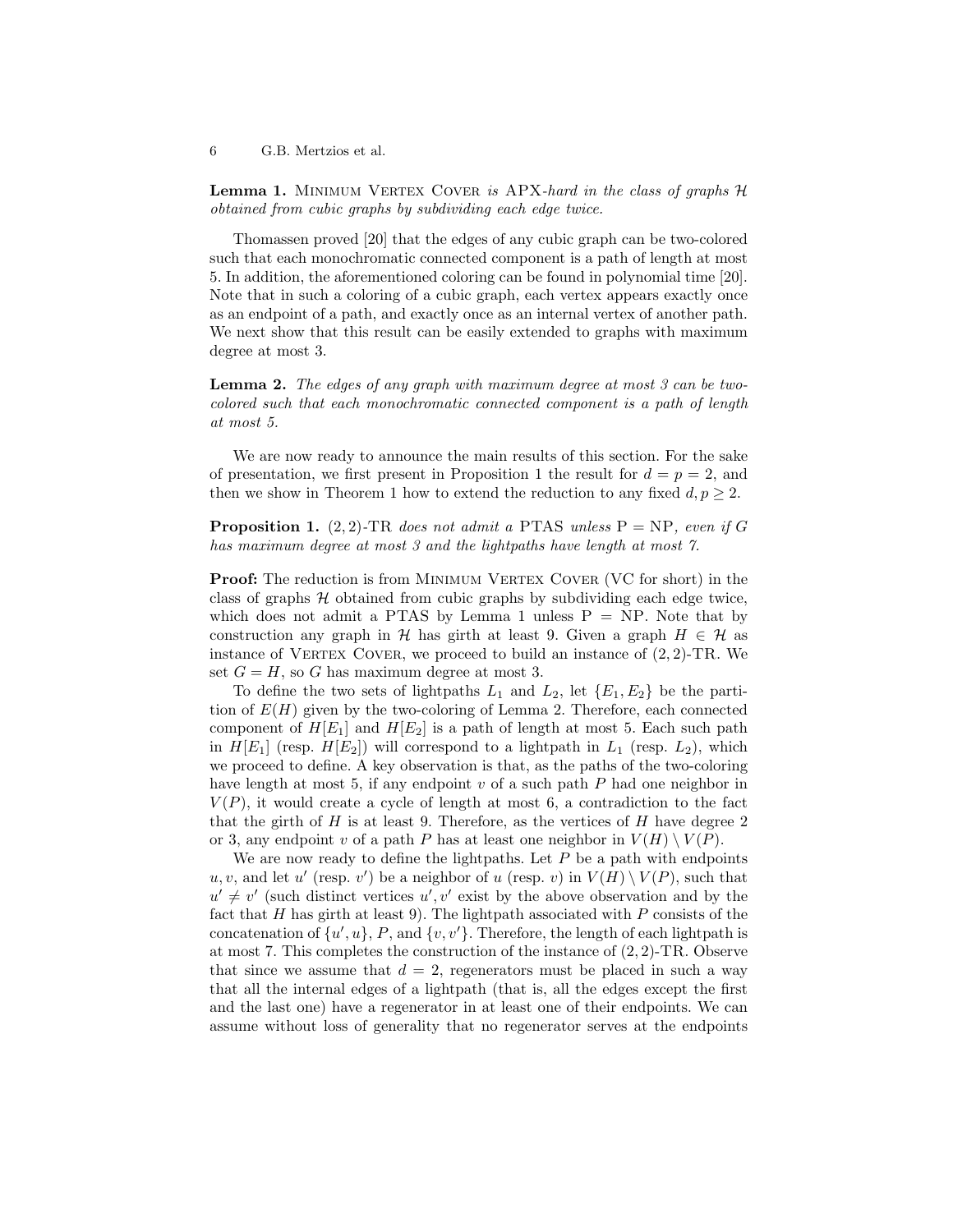of a lightpath, as the removal of such regenerators does not alter the feasibility of a solution. Note that in our construction, each vertex of G appears as an internal vertex in at most two lightpaths, one (possibly) in  $L_1$  and the other one (possibly) in  $L_2$ , so we can assume that  $reg(v) \leq 1$  for any  $v \in V(G)$ .

We now claim that  $\text{OPT}_{\text{VC}}(H) = \text{OPT}_{(2,2)-\text{TR}}(G, \{L_1, L_2\}).$ 

Indeed, let first  $S \subseteq V(H)$  be a vertex cover of H. Placing one regenerator at each vertex belonging to S defines a feasible solution to  $(2, 2)$ -TR in G with  $\text{cost } |S|$ , as at least one endpoint of each internal edge of each lightpath contains a regenerator. Therefore,  $\text{OPT}_{\text{VC}}(H) \ge \text{OPT}_{(2,2)-\text{TR}}(G, \{L_1, L_2\}).$ 

Conversely, suppose we are given a solution to  $(2,2)$ -TR in G using r regenerators. Since  $E_1$  and  $E_2$  are a partition of  $E(G) = E(H)$  and the set of internal edges of the lightpaths in  $L_1$  (resp.  $L_2$ ) is equal to  $E_1$  (resp.  $E_2$ ), the regenerators placed at the endpoints of the internal edges of the lightpaths constitute a vertex cover of H of size at most r. Therefore,  $\text{OPT}_{\text{VC}}(H) \leq$  $\mathrm{OPT}_{(2,2)-TR}(G,\{L_1,L_2\}).$ 

Summarizing, since  $\text{OPT}_{\text{VC}}(H) = \text{OPT}_{(2,2)-\text{TR}}(G, \{L_1, L_2\})$  and any feasible solution to  $\text{OPT}_{(2,2)-TR}(G, \{L_1, L_2\})$  using r regenerators defines a vertex cover of H of size at most r, the existence of a PTAS for  $(2, 2)$ -TR would imply the existence of a PTAS for VERTEX COVER in the class of graphs  $\mathcal{H}$ , which is a contradiction by Lemma 1, unless  $P = NP$ .

**Theorem 1.**  $(d, p)$ -TR does not admit a PTAS for any  $d \ge 2$  and any  $p \ge 2$ unless P = NP, even if the underlying graph G satisfies  $\Delta(G) \leq 3$  and the lightpaths have length at most  $\lceil \frac{7d}{2} \rceil$ .

# 4 Approximation algorithms for general graphs

We have seen in Section 3 that  $(d, p)$ -TR does not admit a PTAS for  $d, p \geq 2$ unless  $P = NP$ . In this section we complement this result with a constant-factor approximation algorithm for  $(d, p)$ -TR in general graphs.

**Theorem 2.** For any fixed  $d, p \geq 2$ , there is a polynomial-time approximation algorithm for the  $(d, p)$ -TR problem with ratio min $\{p, H_{d\cdot p} - 1/2\}$ , where  $H_{d\cdot p} =$  $\sum_{i=1}^{d \cdot p} \frac{1}{i}$ .

Note that for big  $d, p, H_{d,p} \approx \ln d + \ln p + 1/2$ , so comparing both approximation ratios, we have that  $p < \ln d + \ln p$  when  $d = \Omega(2^p)$ .

#### 5 The case of the path

In this section we focus on the case where the network topology is a path, which is one of the most important topologies in real networks, as well as one of the most natural and apparently simplest underlying graphs to study. Clearly, hardness results obtained for this topology will carry over all topologies. We first present in Section 5.1 an NP-hardness result, and then we present in Section 5.2 polynomial-time optimal algorithms for two families of instances.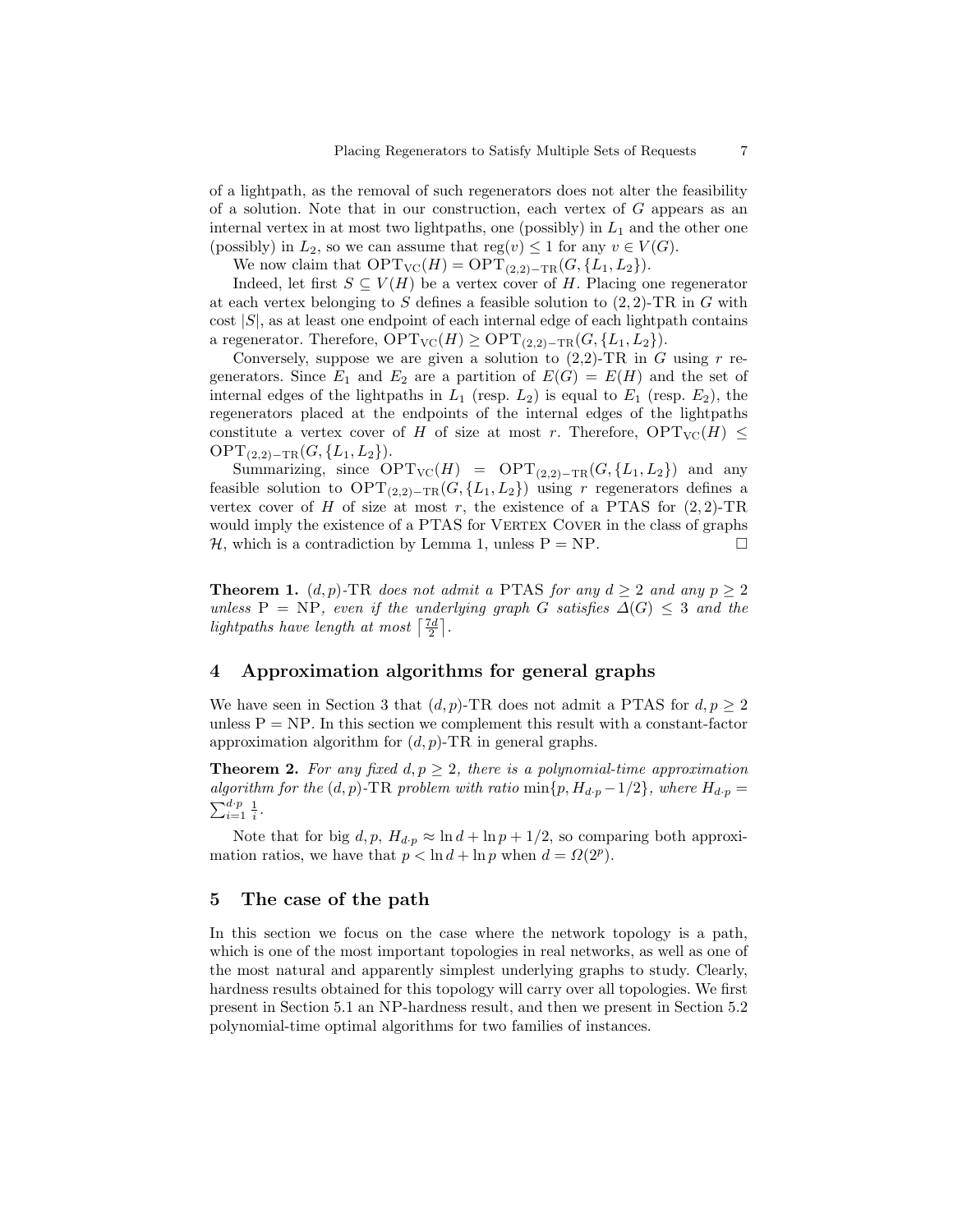#### 5.1 Hardness result

The model of [10] turns out to be polynomial-time solvable when the underlying topology is a tree. Surprisingly enough, in this section we show that our model remains NP-hard even if the network is a path, for any  $d \geq 2$  and any  $p \geq 2$ .

**Theorem 3.** (d, p)-TR is NP-hard in paths for any d,  $p > 2$ , even if each vertex is the endpoint of at most 10 lightpaths and there are two edges of the path such that any lightpath uses at least one of them.

#### 5.2 Polynomial-time solvable cases

In this section we present polynomial-time optimal algorithms in path networks for two restricted sets of instances, namely when all the lightpaths go through a common edge, and when the load of the path (that is, the maximum number of lightpaths in any set  $L_i$  crossing an edge of the path) is bounded by a logarithmic function of the input size.

Edge instances. In an *edge instance* there is an edge  $e \in E(G)$  that is used by all the lightpaths. Note that the instance built in the reduction used in the proof of Theorem 3 contains two edges intersecting all the lightpaths.

**Proposition 2.** For any fixed  $d, p \geq 2$ , there is a polynomial-time algorithm solving the  $(d, p)$ -TR problem for edge instances in a path where all the lightpaths share the first edge.

**Bounded load.** From Theorem 3 it follows that  $(d, p)$ -TR remains hard in paths even if each vertex is the endpoint of at most 10 lightpaths. It turns out that if we further impose that not only the number of lightpaths per vertex is bounded, but also the load of the path is bounded by an appropriate function of the size of the instance, then the problem is solvable in polynomial time. Intuitively, this special case of instances is in the opposite extreme of the edge instances, where there is an edge with unbounded load.

**Proposition 3.** For any fixed  $d, p \geq 2$ ,  $(d, p)$ -TR is polynomial-time solvable in paths if the load is  $\mathcal{O}\left(\frac{\log |I| - \log p}{2n \log d}\right)$  $\frac{2p \cdot |I| - \log p}{2p \cdot \log d} = \mathcal{O}(\log |I|)$ , where |I| is the size of the instance.

### 6 More general settings

In this section we generalize the  $(d, p)$ -TR problem in two natural directions. Namely, in Section 6.1 we allow the number p of traffic patterns to be unbounded, and in Section 6.2 we introduce a parameter  $k$  that bounds the number of regenerators that can be placed at a vertex. Technologically, the latter constraint captures the fact of having a bounded number of ROADMs per vertex, as the number of wavelengths (and therefore, the number of regenerators) an ROADM can handle is usually not too big (see Section 1.1).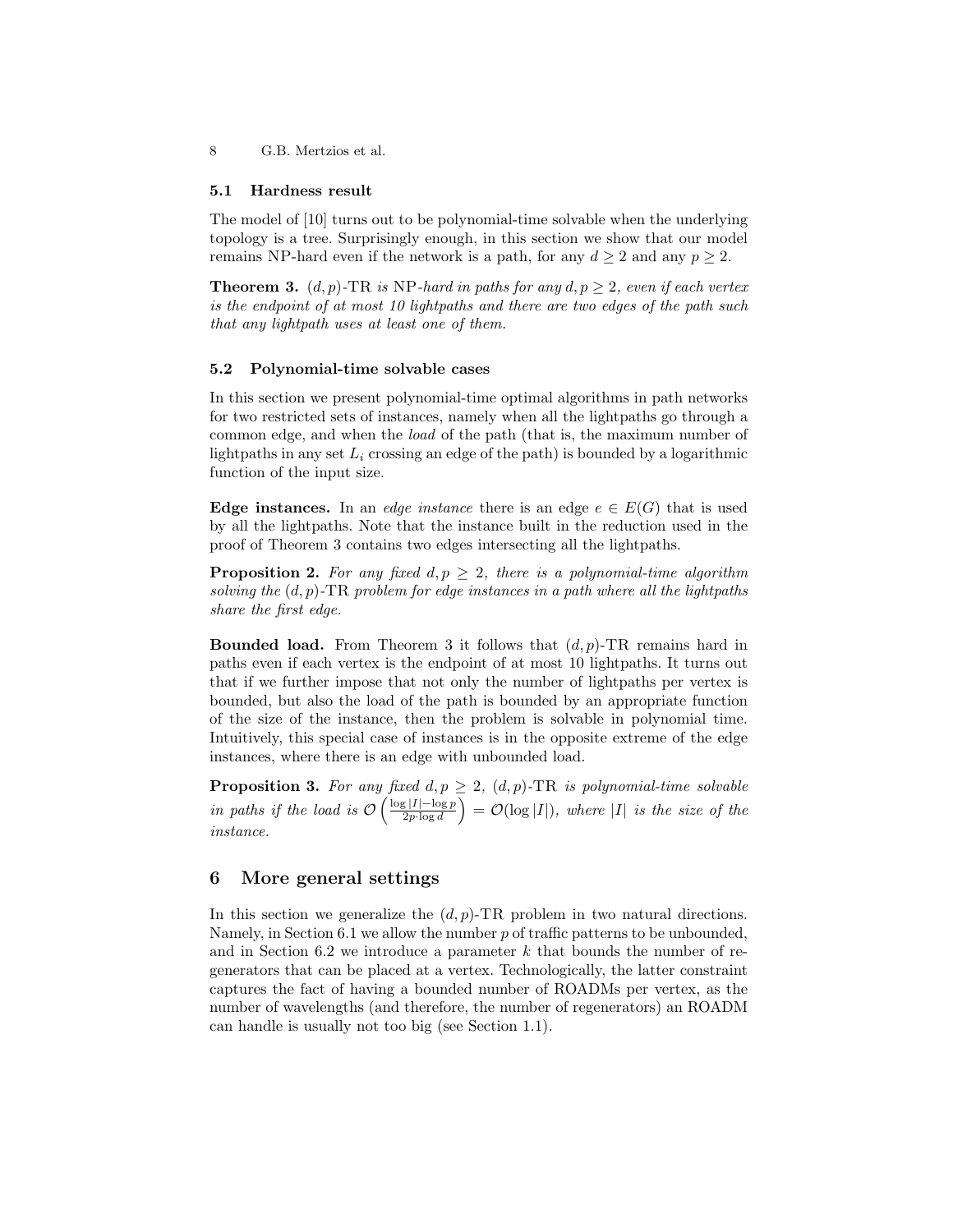#### 6.1 Unbounded number of sets of lightpaths

If p is part of the input, then  $(d, p)$ -TR contains as a particular case the model studied in [10] (the so-called *location* problem, denoted  $\text{RPP}/\infty$ /+ in [10]). Indeed, if each set of lightpaths consists of a single lightpath (that is, when  $p$  is the number of lightpaths), then the objective is to place the minimum number of regenerators such that each lightpath is satisfied. Therefore, the hardness results stated in [10] also apply to this more general setting, in particular an approximation lower bound of  $\Omega(\log(d \cdot p))$  unless NP can be simulated in subexponential time. Note that this hardness bound matches the approximation ratio given by Theorem 2. Nevertheless, note also that the approximation algorithm presented in Theorem 2 runs in polynomial time only for bounded p.

We now reformulate the problem studied in [10] using our terminology. Let  $d \geq 1$  be a fixed integer.

 $d$ -REGENERATORS LOCATION  $(d$ -RL) **Input:** An undirected graph  $G = (V, E)$  and a set of lightpaths L. **Output:** A function reg :  $V \times L \rightarrow \{0, 1\}$  such that each lightpath  $\ell \in L$  is d-satisfied. **Objective:** Minimize  $\sum_{v \in V} \text{reg}(v)$ , where  $\text{reg}(v) = \max_{\ell \in L} \text{reg}(v, \ell)$ .

Note that in the above problem, reg $(v) \in \{0,1\}$ . We now focus on the case  $d = 2$  of  $d$ -RL.

**Remark 1** Given an instance of 2-RL in a graph G, the problem can be reduced to a MINIMUM VERTEX COVER problem in a subgraph of  $G$ . Indeed, given a set of lightpaths L, remove the first and the last edge of each lightpath, and let H be the subgraph of G defined by the union of the edges in the modified lightpaths. It is then clear that the minimum number of regenerators to 2-satisfy all the lightpaths in L equals the size of a minimum vertex cover of H.

By Remark 1 and König's theorem [7], it follows that 2-RL can be solved in polynomial time in bipartite graphs. This result extends the results of [10] for  $d = 2$ , where it is proved that for any  $d \geq 2$ , d-RL is polynomial-time solvable in trees and rings. Finally, it also follows from Remark 1 that 2-RL admits a PTAS in planar graphs [4] and, more generally, in any family of minor-free graphs [6].

#### 6.2 Bounded number of regenerators per vertex

From a technological point of view, it makes sense to introduce a parameter k that limits the number of regenerators that can be used at a single vertex. Adding this restriction to the d-RL problem, we get the following problem, which is actually the so-called k-location problem and denoted RPP/ $k$  | in [10].

Again, we restate the problem using our terminology. Let  $d, k \geq 1$  be two fixed integers.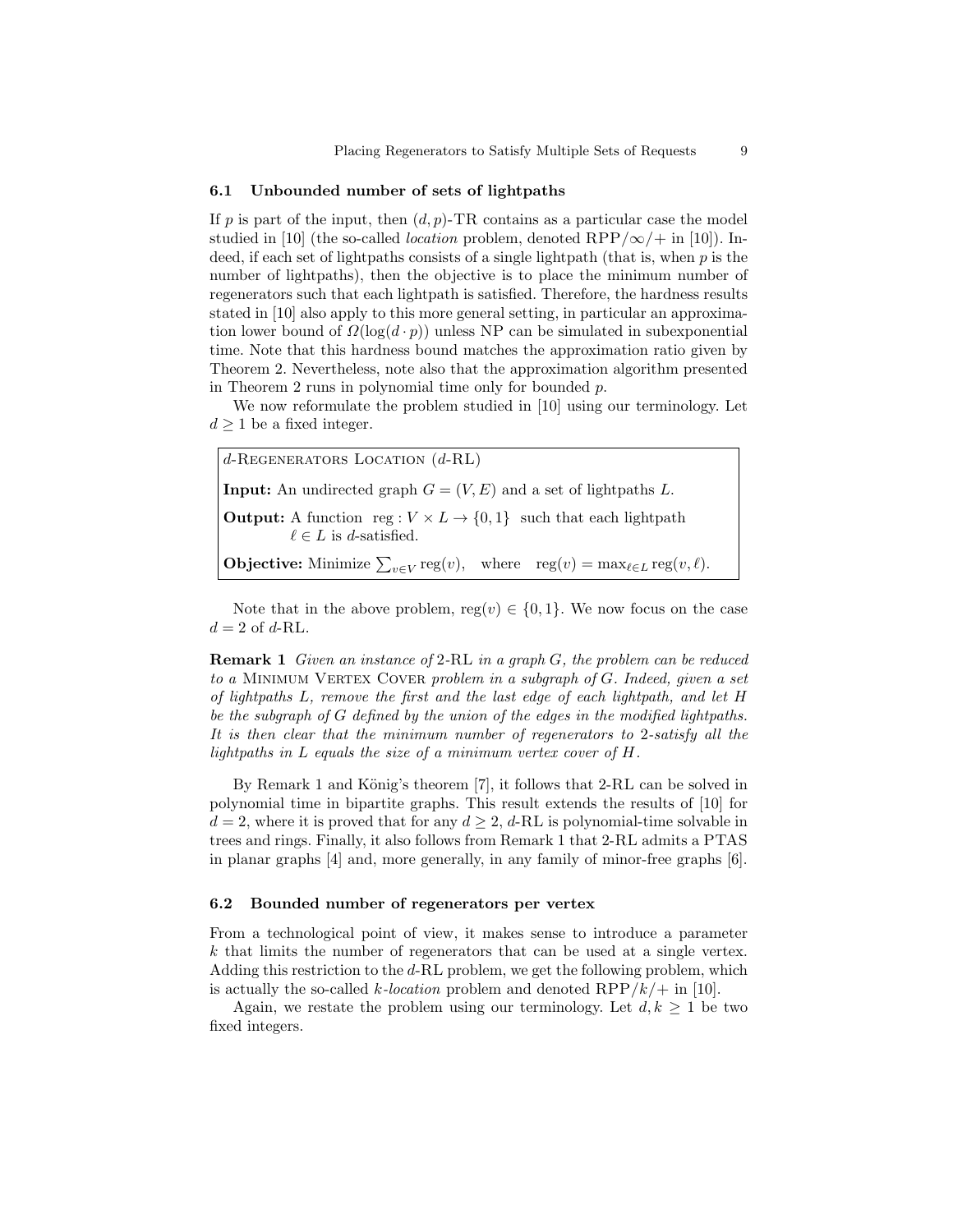$(d, k)$ -REGENERATORS LOCATION  $((d, k)$ -RL) **Input:** An undirected graph  $G = (V, E)$  and a set of lightpaths L. **Output:** A function  $reg : V \times L \rightarrow \{0, 1\}$  such that each lightpath  $\ell \in L$ is d-satisfied and reg $(v) \leq k$ , where reg $(v) = \sum_{\ell \in L} \text{reg}(v, \ell)$ . **Objective:** Minimize  $|\{v \in V \mid \text{reg}(v) > 0\}|$ .

We now resolve two questions that were left open in [10]. Namely, it is proved in  $[10]$  that given an instance of  $(3,1)$ -RL, it is NP-complete to decide whether there exists a feasible solution for it, which in particular implies that the  $(3, 1)$ -RL problem itself is NP-hard to approximate within any ratio. In the following we prove that, surprisingly, the situation changes for  $d = 2$  and  $k = 1$ . More precisely, it is in P to decide whether there exists a feasible solution for an instance of (2, 1)-RL, while finding an optimal one is NP-hard.

**Proposition 4.** Given an instance of  $(2, 1)$ -RL, it can be decided in polynomial time whether there exists a feasible solution for it, while the (2, 1)-RL problem itself (that is, finding an optimal solution) is NP-hard.

# 7 Conclusions and further research

In this article we presented a theoretical study of the problem of placing regenerators in optical networks, so that on each lightpath we must put a regenerator every at most d hops. The cost is the total number of regenerators. We considered the case when p possible traffic patters are given (each by a set of lightpaths), and the objective is to place the minimum number of regenerators satisfying each of these patterns. This setting arises naturally when designing real networks under uncertain traffic forecast. The problem is called  $(d, p)$ -TOTAL REGENERATORS problem, or  $(d, p)$ -TR for short. We now summarize our results and propose a number of lines for further research.

We proved that for any fixed  $d, p \geq 2$ ,  $(d, p)$ -TR does not admit a PTAS unless  $P = NP$ , even if the network topology has maximum degree at most 3, by reduction from MINIMUM VERTEX COVER in cubic graphs. It would be interesting to determine which is the explicit approximation lower bound given by Theorem 1. The recent results of Austrin et al. [3] about the hardness of Minimum Vertex Cover in graphs of bounded degree may shed some light on this question. We provided an approximation algorithm for  $(d, p)$ -TR with constant ratio  $ln(d \cdot p)$ , by reducing it to MINIMUM SET COVER. Finding a polynomial-time approximation algorithm matching the hardness lower bound given by Theorem 1 seems to be a challenging task.

We proved that  $(d, p)$ -TR is NP-hard in paths for any  $d, p \geq 2$ , by reduction from the problem of whether the edges of a tripartite graph can be partitioned into triangles. It is easy to see that the proof of Theorem 3 can be adapted to the case when the network is a ring. In fact, the optimization version where the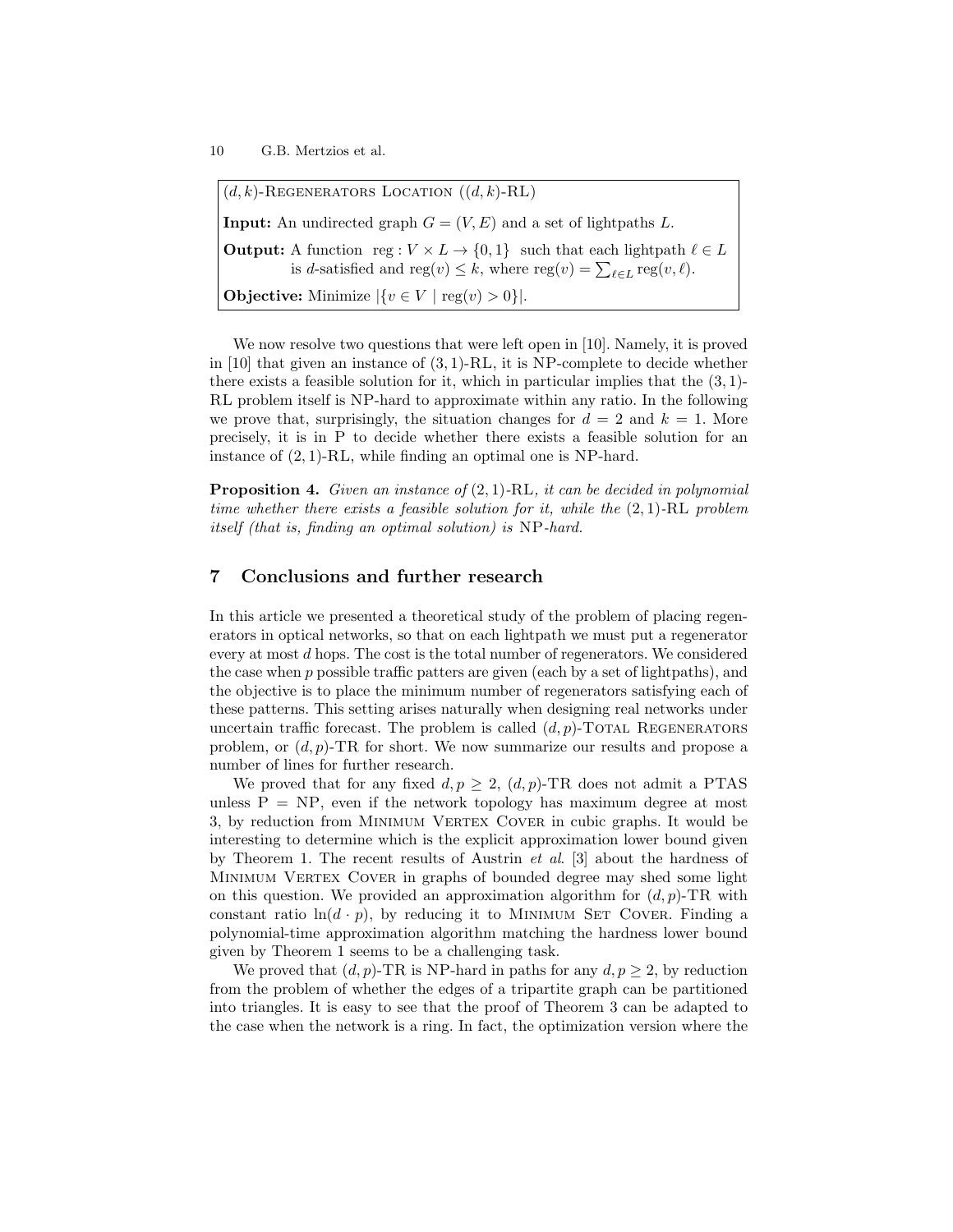objective is to find the maximum number of edge-disjoint triangles is APX-hard in tripartite graphs [2]. Nevertheless, the proof of Theorem 3 does not allow – at least, without major modifications – to prove that  $(d, p)$ -TR does not admit a PTAS in paths, although we believe that this is indeed the case. Therefore, the existence of a PTAS for  $(d, p)$ -TR in paths, trees, rings, or even planar graphs, remains open.

The NP-hardness result for paths holds even if there are two edges of the path such that each lightpath uses at least one of them. In order to better understand what makes the problem hard, we proved that when all lightpaths use the first (or the last) edge of the path, then  $(d, p)$ -TR becomes polynomial-time solvable for any  $d, p \geq 2$ . Between these two cases, it only remains to settle the complexity of the case when the edge shared by all lightpaths is an internal edge of the path, which could be polynomial or NP-hard.

Still in the path, but in the opposite extreme of the type of instances, we also proved that  $(d, p)$ -TR can be solved in polynomial time when the maximum number of lightpaths using an edge is logarithmically bounded by the size of the instance. It may be possible to extend our dynamic programming approach to trees with instances having this property, and even to graphs with bounded treewidth.

We generalized our model by allowing the number of sets of lightpaths to be unbounded, and by introducing a parameter  $k$  that bounds the number of regenerators that can be placed at a node. This way, the model studied in [10] becomes a particular case. We settled several complexity questions that were left open in [10] concerning the case  $k = 1$  and  $d = 2$ . As future work, it seems to be of high importance to consider the parameter  $k$  in the original statement of our  $(d, p)$ -TR problem.

Acknowledgment. We would like to express our gratitude to Ori (Ornan) Gerstel from CISCO, Israel, for sharing with us the new trends concerning the placement of regenerators in optical networks.

## References

- 1. P. Alimonti and V. Kann. Some APX-completeness results for cubic graphs. Theoretical Computer Science, 237(1-2):123–134, 2000.
- 2. O. Amini, S. Pérennes, and I. Sau. Hardness and Approximation of Traffic Grooming. Theoretical Computer Science, 410(38-40):3751–3760, 2009.
- 3. P. Austrin, S. Khot, and M. Safra. Inapproximability of Vertex Cover and Independent Set in Bounded Degree Graphs. In Proc. of the 24th IEEE Computational Complexity Conference (CCC), pages 74–80, 2009.
- 4. B. S. Baker. Approximation algorithms for NP-complete problems on planar graphs. Journal of the ACM, 41(1):153–180, 1994.
- 5. S. Chen and S. Raghavan. The regenerator location problem. In Proc. of the International Network Optimization Conference (INOC), 2007. Full version to appear in Networks.
- 6. E. Demaine, M. Hajiaghayi, and K.-i. Kawarabayashi. Algorithmic Graph Minor Theory: Decomposition, Approximation and Coloring. In Proc. of the 46th Annual